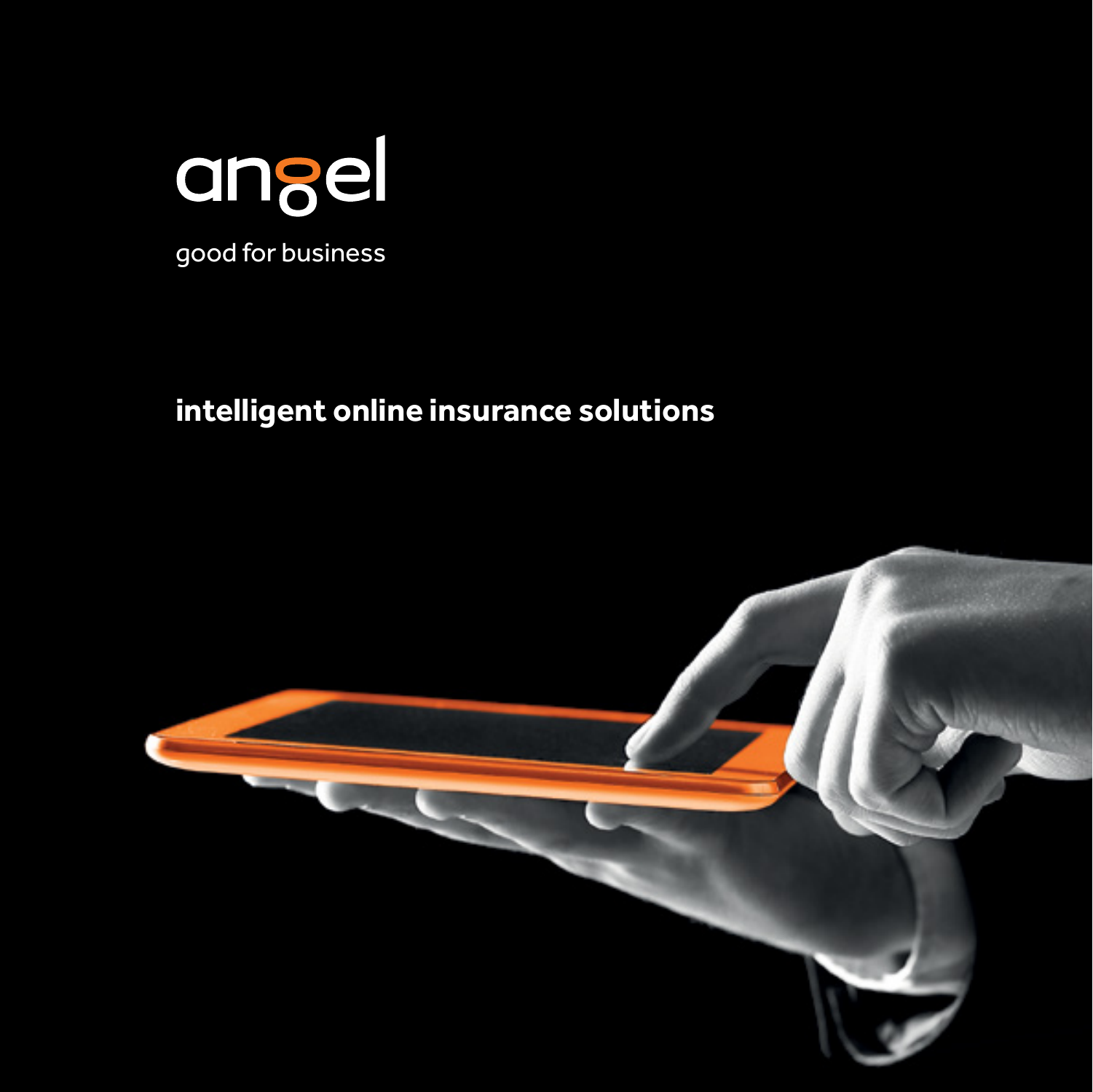

The Angel team provides brokers with an easy-to-use online environment to make insurance buying fast and efficient, supported by sophisticated products designed to cater for all your small-to-medium sized clients' needs.

#### **the process**

Designed to make the broker's life as easy as possible, the benefits of using Angel include:

- A fast and efficient online underwriting environment
- Competitive premiums and commission on all classes
- Instant, contract certain documentation
- A M Best 'A' and S&P 'A+' rated carriers
- Access to expert in-house underwriters
- Interest free, direct debit premium payment
- Free legal helpline
- Best in the market claims handling service
- Online chat portal

#### **our products**

Talk to Angel about bespoke products utilising all the benefits of Angel's online environment which can be tailored to a generic group of clients or an association allowing the broker to concentrate on selling rather than spending time generating documents and getting bogged down with administration.

Angel is always working on new products to supplement its current range:

- Cyber Liability
- Directors and Officers Liability
- Trustee Indemnity
- Marine Cargo
- Professional Indemnity
- Professional Office Package
- Standalone Terrorism
- Sport and Leisure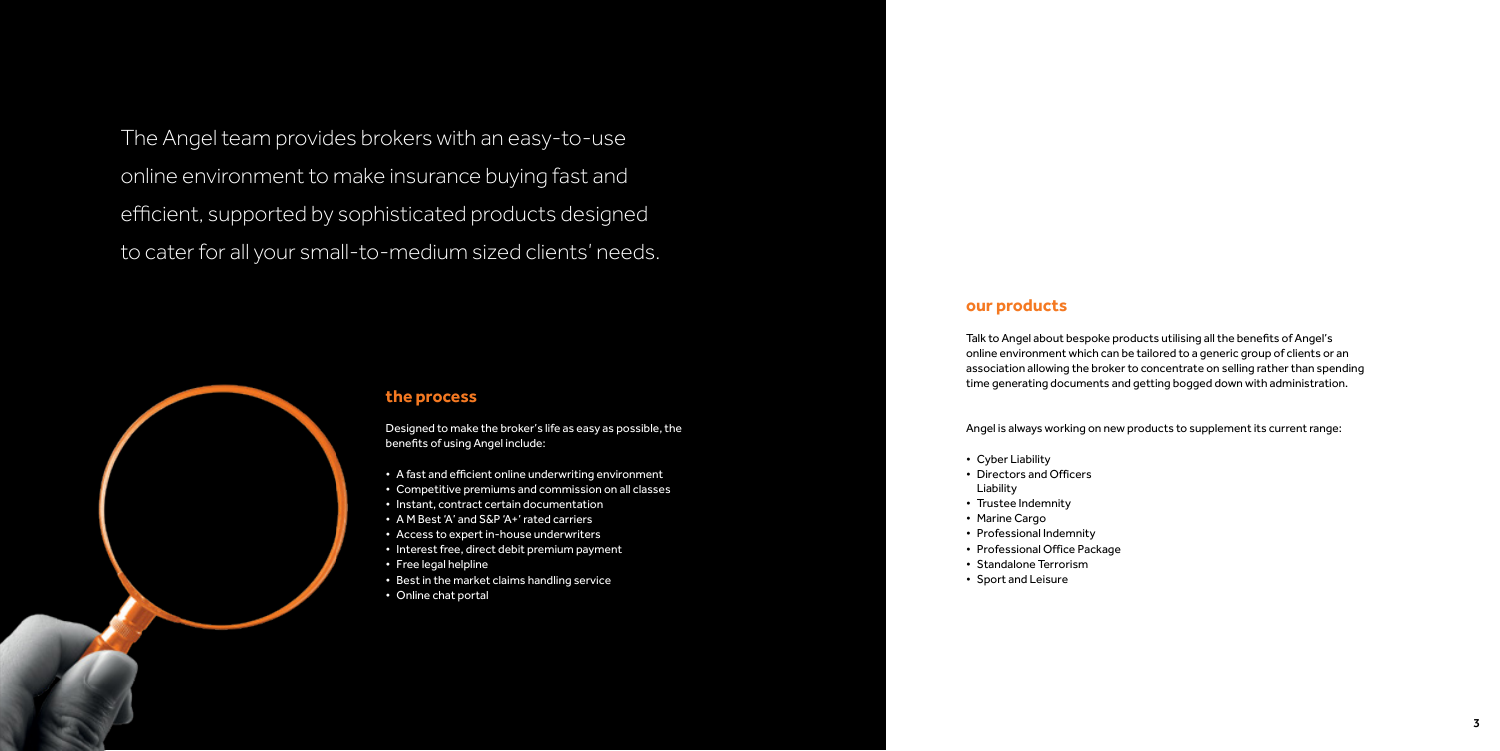

Db .gb Cb:focus .gb Eb{outline:1px dot hover{background:transparent}.gb Ib{ Hb.gb\_Jb{color:#666}.gb Kb{color:#666 Nb{background-position{malware}:0-1421 isplay: inline-block; padding:0 25px 0 10 ans-serif; left: 0; min-width: 1117px; posi e{height:28px}#gba{height:60px}#gb an:middle}.gb ab .gb Ee>.gb R{h uk a s

#### **cyber liability**

Our Cyber liability insurance product is available as an extension to our professional indemnity product or as a standalone policy designed to insure your SME clients where they have been the victim of a breach or attack on their computer network or infrastructure or suffer a financial loss as a result of a network compromise, including extortion demands.

#### **product highlights:**

- Standalone premiums from £250
- Limit of liability from £50,000 up to £1,000,000
- Companies with turnover up to £10,000,000
- Maximum 10,000 personal data records
- 24 hour crisis management and incident response hotline

#### **coverage highlights:**

- Extortion demands
- Regulatory investigations
- Business interruption
- Loss of electronic data
- Multimedia internet liability
- Security and privacy liability
- Emergency response costs
- Privacy notification and crisis management costs

### **directors and officers**

Our D&O policies cover directors and officers for a wide range of organisations, from start-up businesses to large corporations, from clubs, charities and social enterprises to residents associations and not for profit organisations.

Entity cover is available for most policies and for charities and other not for profit organisations it includes professional indemnity.

#### **product highlights:**

• Corporate liability (Entity) and employment practices liability extensions available

- Any one claim policy limits
- 
- Investigation costs and expenses
- Reputation restoration costs and expenses
- Contractual disputes costs and expenses
- Employee dishonesty (Fidelity)
- Emergency defence costs
- Cover for USA/Canada exposures available

uk roi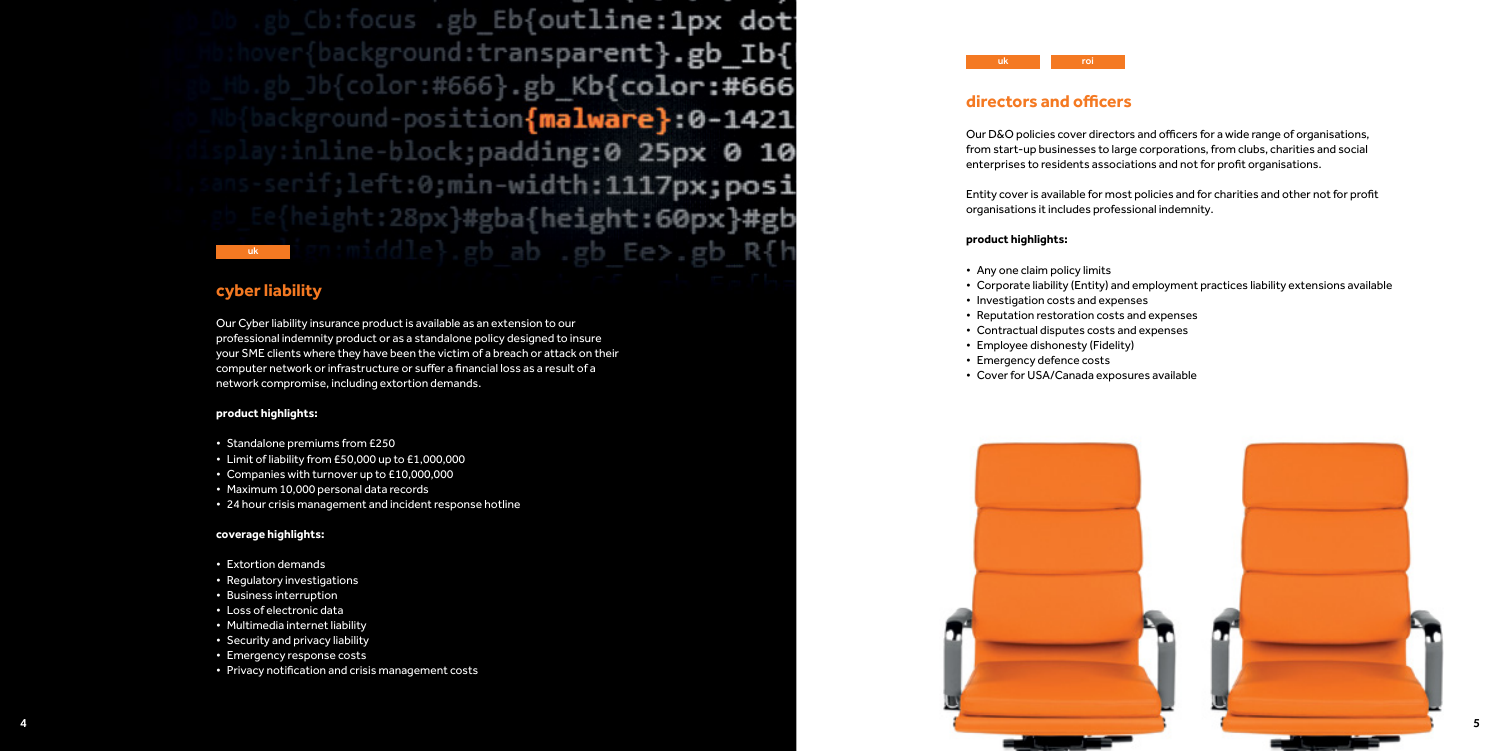#### **professional indemnity**

Angel offers professional indemnity cover across a wide range of miscellaneous industries and tailored cover for the information technology sector, accountants and contractors.

#### **product highlights:**

- Civil liability wordings\*
- Any one claim policy limits\*
- Nil deductible or excess applicable to losses or defence costs
- Defence costs and expenses in addition to the policy limits\*
- Loss mitigation costs and expenses
- Libel and slander
- 
- 



• Loss of or damage to documents or data, including electronic data • Worldwide cover available including USA and Canadian exposure

\*other than design and construct product which is negligence based, aggregate limits and costs inclusive.



#### **marine cargo**

Our marine cargo product is designed to indemnify UK domiciled SMEs for the physical loss or damage to goods they import/export or distribute throughout the United Kingdom by land, sea or air.

#### **product highlights:**

- Statement of fact based product no need for proposal form
- Plain language wording
- Transits within the UK and/or overseas
- Transits within the UK up to £30,000,000 annual
- Imports/Exports up to £ 10,000,000 annual per geographical area
- Limit of indemnity up to £1,500,000 any one transit
- Named storage addresses limits up to £1,500,000 per location
- Annual premiums from £500 plus IPT
- Minimum excess £250 per shipment
- Commission 27.5%
- Shipment certificate issuing facility available
- 24 hour claims notification service

#### **coverage highlights:**

- Institute Clauses
- Air Freight Charges to expedite goods to customers
- Buyers/Sellers contingency cover
- Brands and Labels clause
- Concealed Damage clause
- Destruction by Governmental Authorities
- Fumigation costs
- Own Vehicle coverage within the UK
- Removal of Debris costs
- Returned Goods costs
- Goods in storage extension available within the UK
- Tools and Samples coverage extension within the UK
- Exhibitions, Demonstrations and Trade Fairs extension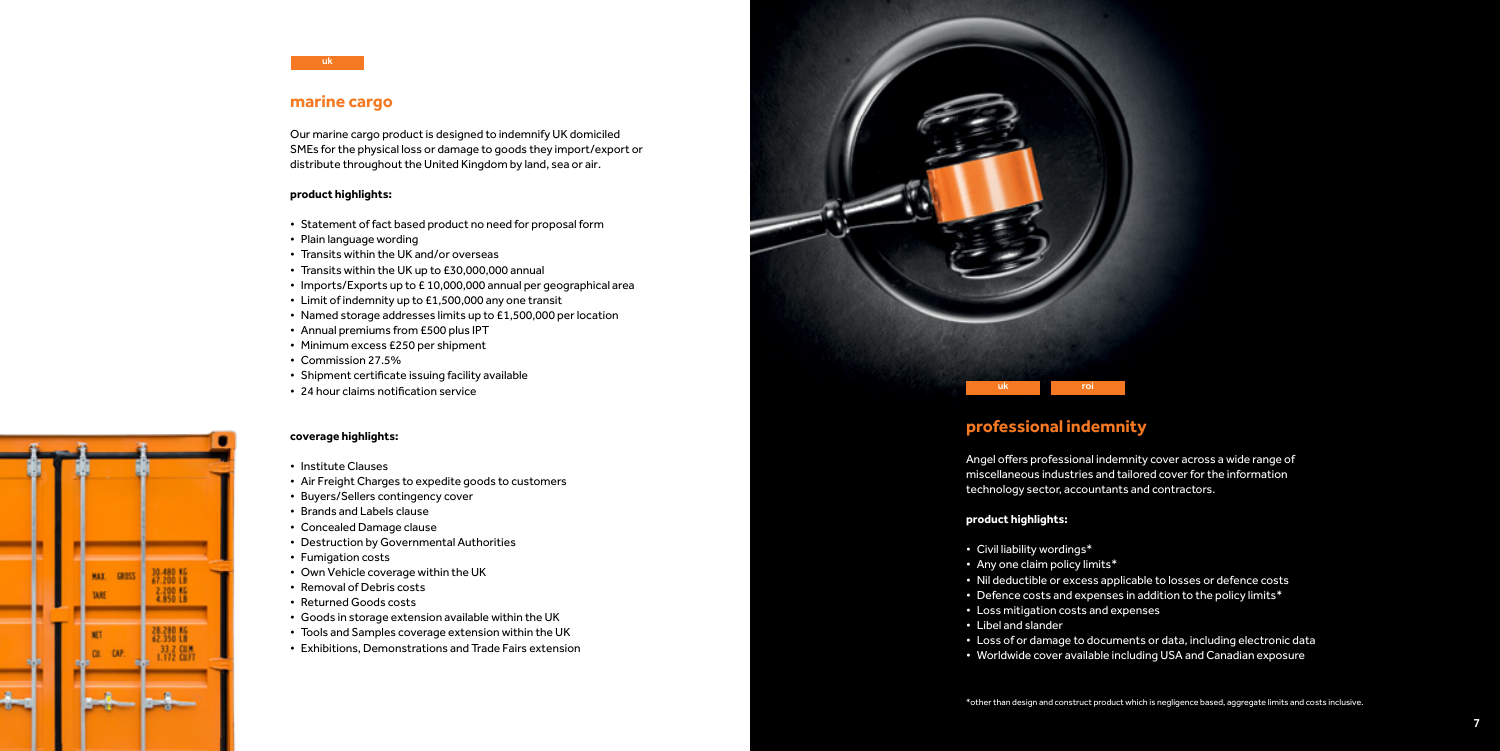#### **terrorism**

Angel offers an innovative way of covering its insureds' property against acts of terrorism whether their mortgage lender requires them to have the cover or they are just seeking peace of mind.

Angel can provide terrorism insurance for commercial property portfolios, high net worth residential properties, construction risks and contract works and has cover available in the Channel Islands, Isle of Man and Northern Ireland in addition to the United Kingdom mainland. The benefit of using non Pool Re member insurers provides flexibility on premiums, commissions and even which properties are covered and offers the broker the ability to increase its own revenues whilst reducing the cost to the insured without compromising the cover.

#### **product highlights:**

• Insure all or part of a property portfolio with first loss limits also available

- Cover available in all zones including zone A
- 
- Full property schedule
- Highest single value location
- Accumulated values in a single area
- As defined by the insured
- 
- Day one uplift 35% (property damage only)
- Select your own commission
- Automatic client reports generated

• Up to £32.5m limit available online, higher limits available upon referral

#### **coverage highlights:**

Property damage / Business interruption / Loss of rent / Alternative accommodation Increased cost of working / Public liability / Personal accident / Sabotage and threat cover

Our terrorism underwriting team are always available to discuss your specific needs or to tailor a policy to your requirements.



#### **professional office package**

Angel's multi-line professional office package policy is designed to cover white collar professionals for all their business insurance needs. Extensions to the professional indemnity cover are available for public liability, products liability, employer's liability, office contents, business machines and business interruption.

#### **product highlights:**

- Civil liability wordings
- Any one claim policy limits up to £5,000,000
- Defence costs and expenses in addition to the policy limits
- Court attendance costs
- Losses occurring cover for public liability
- Wrongful arrest and malicious prosecution expenses
- Loss mitigation costs and expenses
- Fraudulent credit card use cover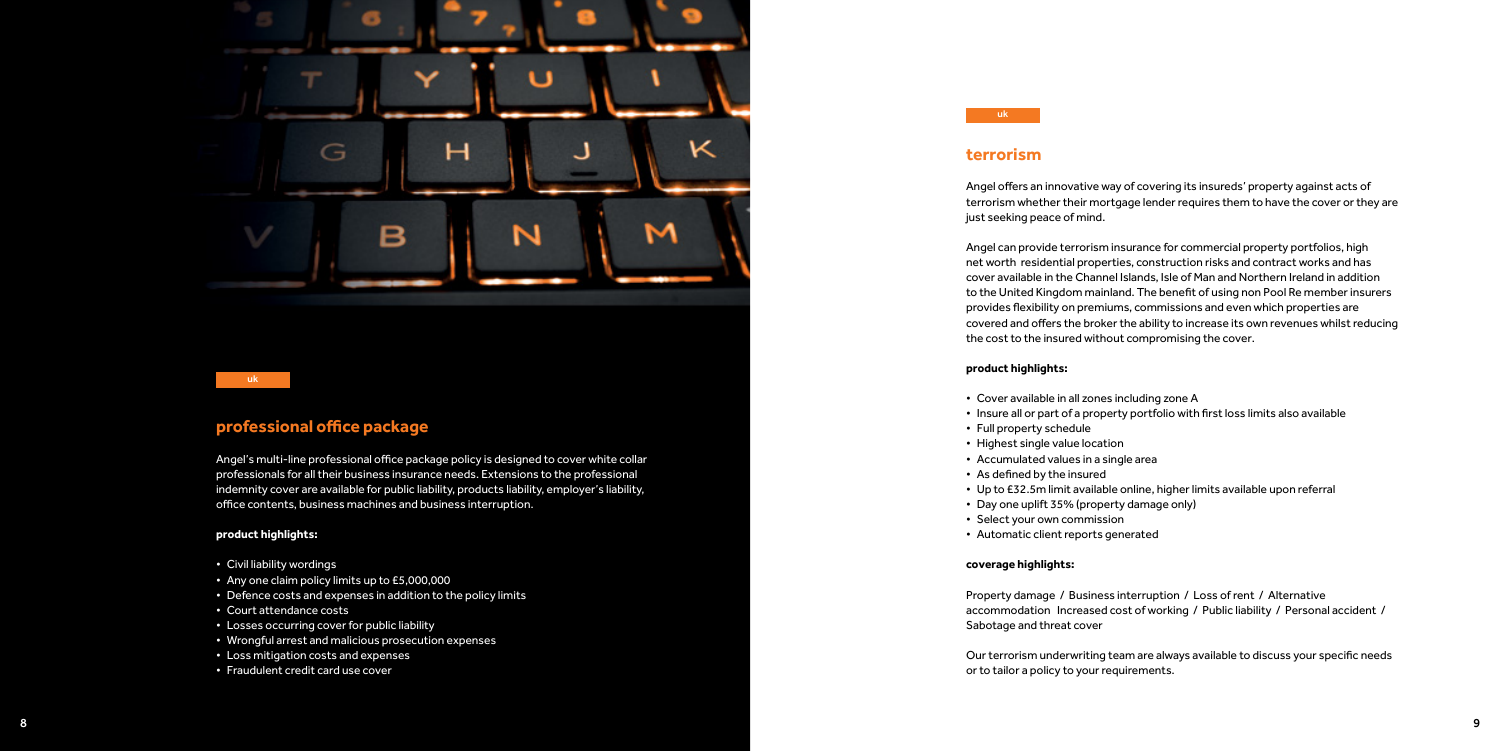#### **sport and leisure**

With over 15 million adults actively participating in sport each week in the UK it has never been more important to protect those participating as well as others that give their time and expert knowledge to help people reach their sporting goals.

Supported by a sport and leisure team with significant industry experience and technical knowledge, Angel has developed a range of online products for sport entities, clubs, instructors and coaches, whether they are an individual or a group/business. So whether you are looking for cover for an individual swimming coach or protection for an amateur football club the Angel sport and leisure product is specifically designed to help.

۰

o

۰

#### **coverage highlights:**

- Public liability
- Professional indemnity
- Employers liability
- Personal accident
- Contents, sport equipment and personal effects

#### **product highlights:**

- Turnover up to £250,000
- Wage roll up to £250,000
- Liability limits up to £10m
- Contents and sport equipment up to £50,000
- Flexibility to choose from a range of covers
- Worldwide cover excluding USA